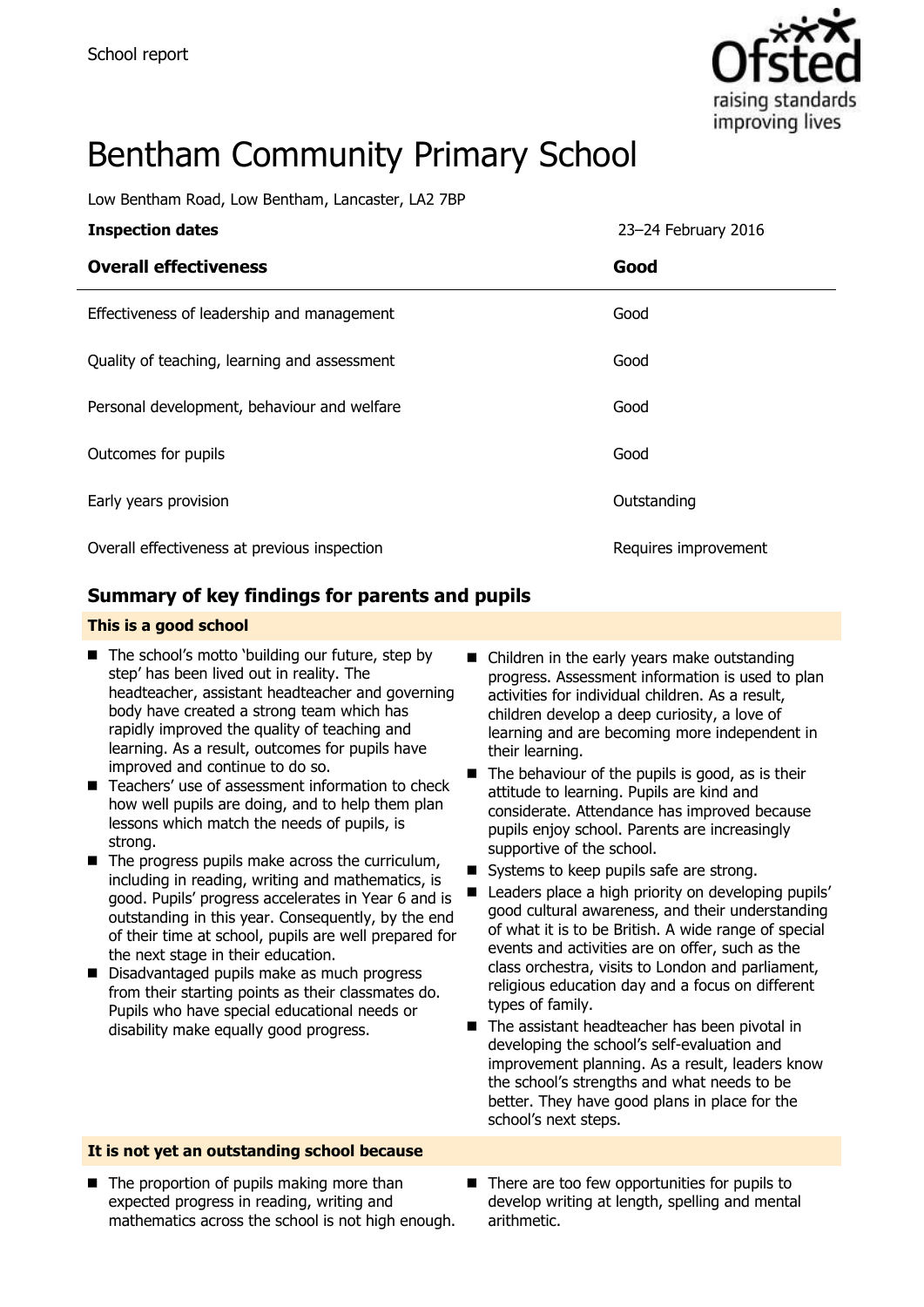

# **Full report**

#### **What does the school need to do to improve further?**

- Further improve the quality of teaching, learning and assessment to secure consistently rapid rates of progress for all pupils by:
	- increasing the opportunities for pupils to write at length in different topic areas
	- improving the quality of pupils' spelling
	- developing pupils' mental arithmetic skills
	- increasing the number of opportunities for pupils to become independent in their learning.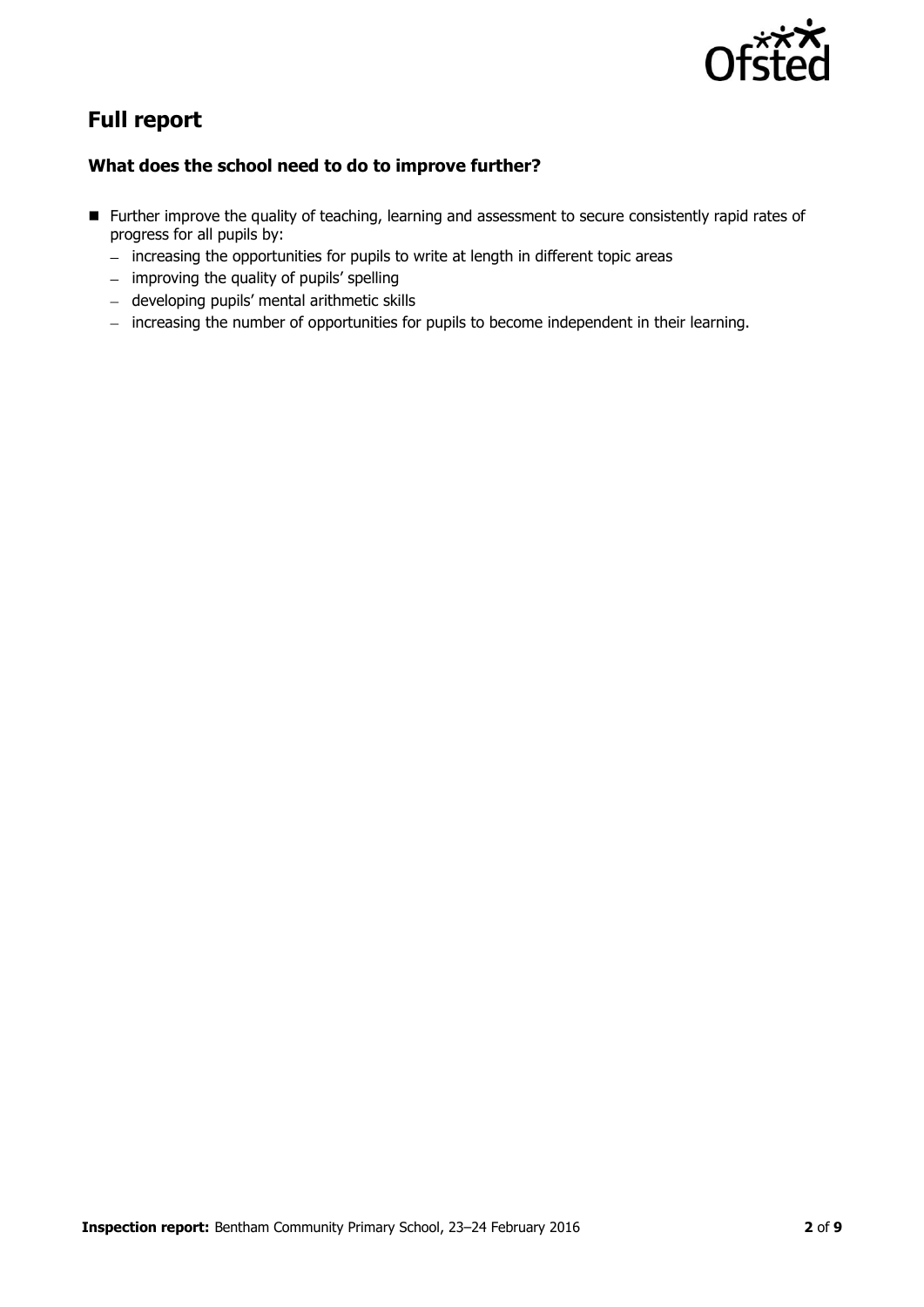## **Inspection judgements**



#### **Effectiveness of leadership and management is good**

- **Since the last inspection the governing body has strengthened the senior leadership of the school by** appointing an assistant headteacher. Together, the headteacher, governing body and assistant headteacher have created a strong team ethos among the staff. The staff have worked together to improve the quality of provision at school 'step by step'. High expectations and determination have led to an improvement in outcomes for all pupils, and much higher quality teaching at school. Actions taken are ensuring that the school continues to improve.
- Staff and governors say that the school is much more effective since the last inspection. Inspection evidence confirms this. School leaders are aware that the school can become even better, and are working hard to ensure that the rates of progress that pupils make are consistently strong.
- Middle leaders are increasingly confident about their role in helping to improve standards at school. All are working successfully with senior leaders to drive improvement across the school.
- The use of information about pupil performance is strikingly good. This is used to shape learning in classes, alter the curriculum and intervene when pupils fall behind. This has been pivotal in improving the quality of education at school. Such systems are extremely refined in early years and, as a result, the quality of provision and the progress these children make are outstanding.
- Systems to check and improve the quality of teaching are also good. These are linked to a wide-ranging staff training and development programme, which supports both teachers and teaching assistants. The school has benefited from good support from local authority staff and the Harrogate and Rural Teaching School Alliance to this end.
- The performance of teachers and teaching assistants is well managed. There are clear links between the effectiveness of teachers and pay progression. Targets for individuals are based on school-wide priorities. For example, recent lower performance in mathematics led to all teachers having professional targets linked to pupil progress in this subject.
- The curriculum is characterised by a strong focus on developing cultural awareness, and developing wellrounded citizens. Four school priorities are visible within the curriculum, and in additional opportunities on offer to students: higher levels of achievement; development of respect; pupils' understanding of themselves as global citizens; and pupils' understanding of their local heritage. Practically, these are seen through events and topics such as anti-bullying week, religious education day, the annual school production (A Midsummer Night's Dream in 2015), and visits within the local area.
- The school places a high priority on developing pupils' understanding of themselves as British citizens. Teachers make links to 'Britishness' explicit in lessons or other areas of school provision. For example, the school council is an example of democracy, and learning about different types of family an example of tolerance and respect for others.
- The school has worked hard to develop positive relationships with parents and the local community and this work is beginning to bear fruit. Curriculum evenings and coffee mornings have helped improve communication between parents and the school. Parents report how appreciative they are of the improved level of communication.
- The physical education (PE) and sport premium funding is used well to extend the range of sporting activities on offer to the pupils. School leaders have also ensured that the pupil premium funding (additional government funding) is used effectively. Pupils benefit from a variety of support, including one-to-one support, small-group work, and financial support to access additional curriculum opportunities. These are having a positive impact on the progress these pupils are making. Initiatives are evaluated and any that are not having a positive impact on these pupils are stopped.

#### ■ The governance of the school

- Governors are now an effective force in providing support and challenge to the school. They have reviewed their structures and improved the way they operate. They now have a much more 'hands-on' approach. There are named governors linked to curriculum areas and school priorities. Governors' visits to school and interviews with members of staff have increased their impact.
- Governors receive good information about the progress pupils are making, the standards they reach and the quality of teaching, learning and assessment. This enables them to ask pertinent questions and challenge the school to further improve when weaknesses are identified. They understand how teachers' performance is managed and the links between this and pay progression.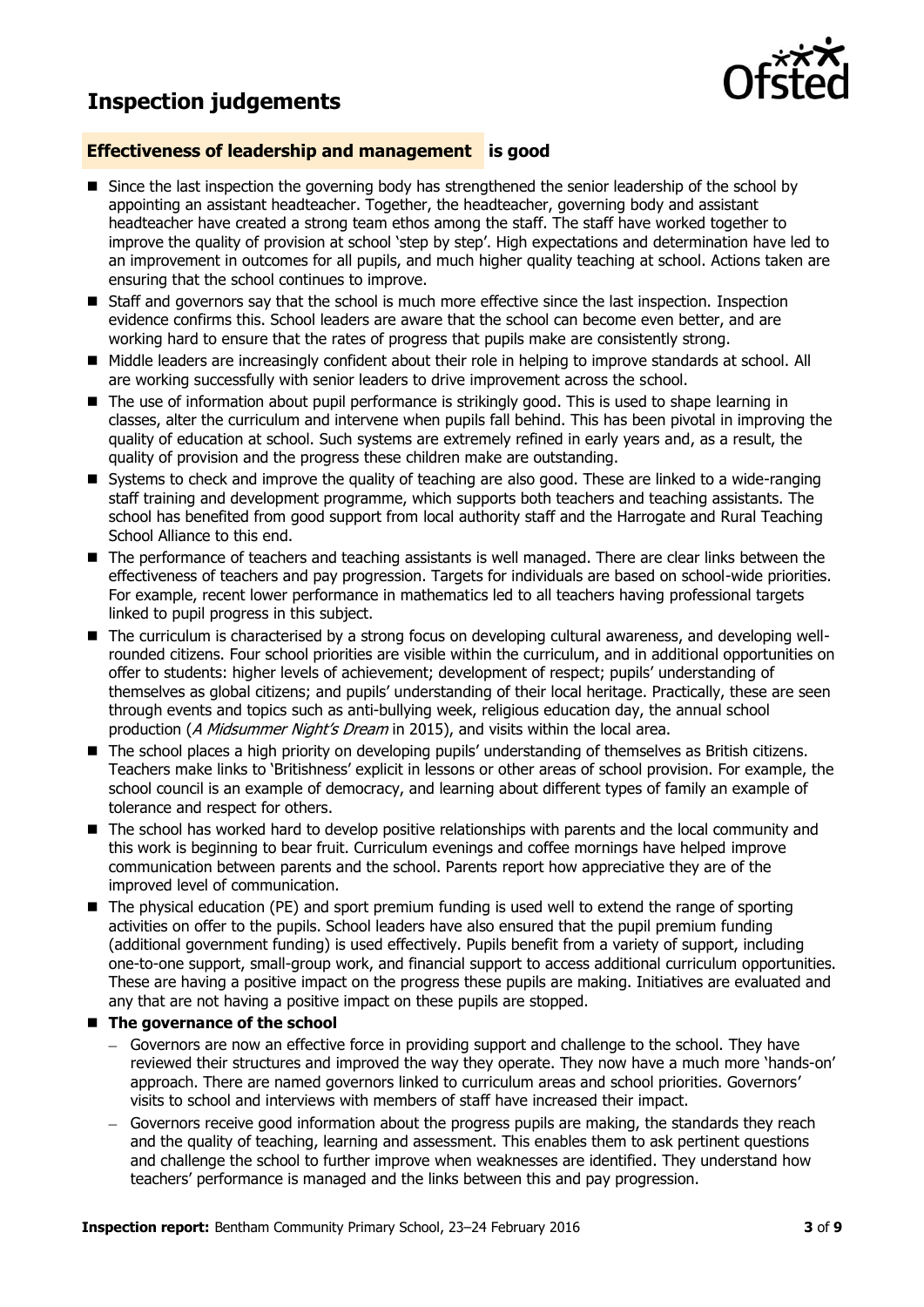

- Governors manage the financial resources available to the school well, including the impact of the pupil premium and PE and sport premium.
- **The arrangements for safeguarding are effective. Robust systems are in place to ensure that keeping** pupils safe is a high priority. Regular training helps staff make sure they are able to identify any pupils who are at potential risk. The school works well with outside agencies to support more vulnerable students and their families. Some practical examples of keeping children safe were seen on inspection, including good health and safety arrangements for children in the early years in relation to ice in the outdoor area.

#### **Quality of teaching, learning and assessment is good**

- The quality of teaching across the school has improved significantly since the last inspection. Teaching is now consistently good and some is outstanding.
- $\blacksquare$  The most striking aspect of teaching at the school is the extent to which teachers observe the pace of learning and then shape lessons and planning accordingly. Teachers are skilled at identifying when pupils are beginning to fall behind, or do not grasp a concept. They use this assessment to plan additional support, or modify next steps in planning. Some practical examples of this were seen during the inspection. One pupil, who was making rapid progress in a mathematics lesson, was spotted by the class teacher who immediately altered groupings to provide more challenge. Another example is the way in which the teachers' explanations were altered to support a pupil whose first language is not English.
- The feedback and marking provided to pupils is of a high standard. The school uses 'bricks' and 'clouds': bricks show pupils their next steps, and clouds point to areas of success. Pupils fully understand this system. In line with the school's policy, they are given time to read and respond to any feedback given, which helps them in their next steps.
- Teaching assistants deliver good-quality support for individuals and groups of pupils. Teachers guide them well, and use them effectively to support learning. The school knows the pupils as individuals, and programmes to help those with special educational needs or disability are strong. Their specific needs are well addressed and, as a result, they make as good progress as their classmates.
- **Phonics (letters and the sounds they make) is well taught throughout the school. As a result, pupils read** well. Pupils say that they enjoy reading. Reading records provide a valuable link between home and school, helping teachers to check pupils' reading and to encourage them to read a wide range of books. Where pupils are at risk of falling behind in their reading, teachers identify this and support them to catch-up to where they should be.
- Homework is used well to further practise pupils' skills and to extend learning.
- **E** English and mathematics are well taught across the school. Leaders are aware of the strengths of teaching. They have identified that sometimes opportunities to develop writing at length, spelling and mental arithmetic are not developed as well as they could be. They are working effectively to plug these gaps.

# **Personal development, behaviour and welfare is good**

#### **Personal development and welfare**

- The school's work to promote pupils' personal development and welfare is good.
- Pupils have a good understanding of different types of bullying. They say that they feel very safe at school and parents agree. Where there is any unkind behaviour, pupils say that this is dealt with swiftly. The work of the pupils and staff in developing an understanding of children's rights is helping pupils take responsibility for their own behaviour.
- **Pupils understand the importance of being healthy. They understand the importance of exercise and** healthy eating and relish the range of opportunities on offer in the school to be healthy and active.
- Pupils have positive attitudes to their learning. Many throw themselves into activities in lessons, enjoy talking to their peers about their learning and focus well on the task in hand. Occasionally, a few pupils can become disengaged from learning or lose concentration, but this is uncommon. Sometimes there are too few opportunities for the pupils to become independent in their learning.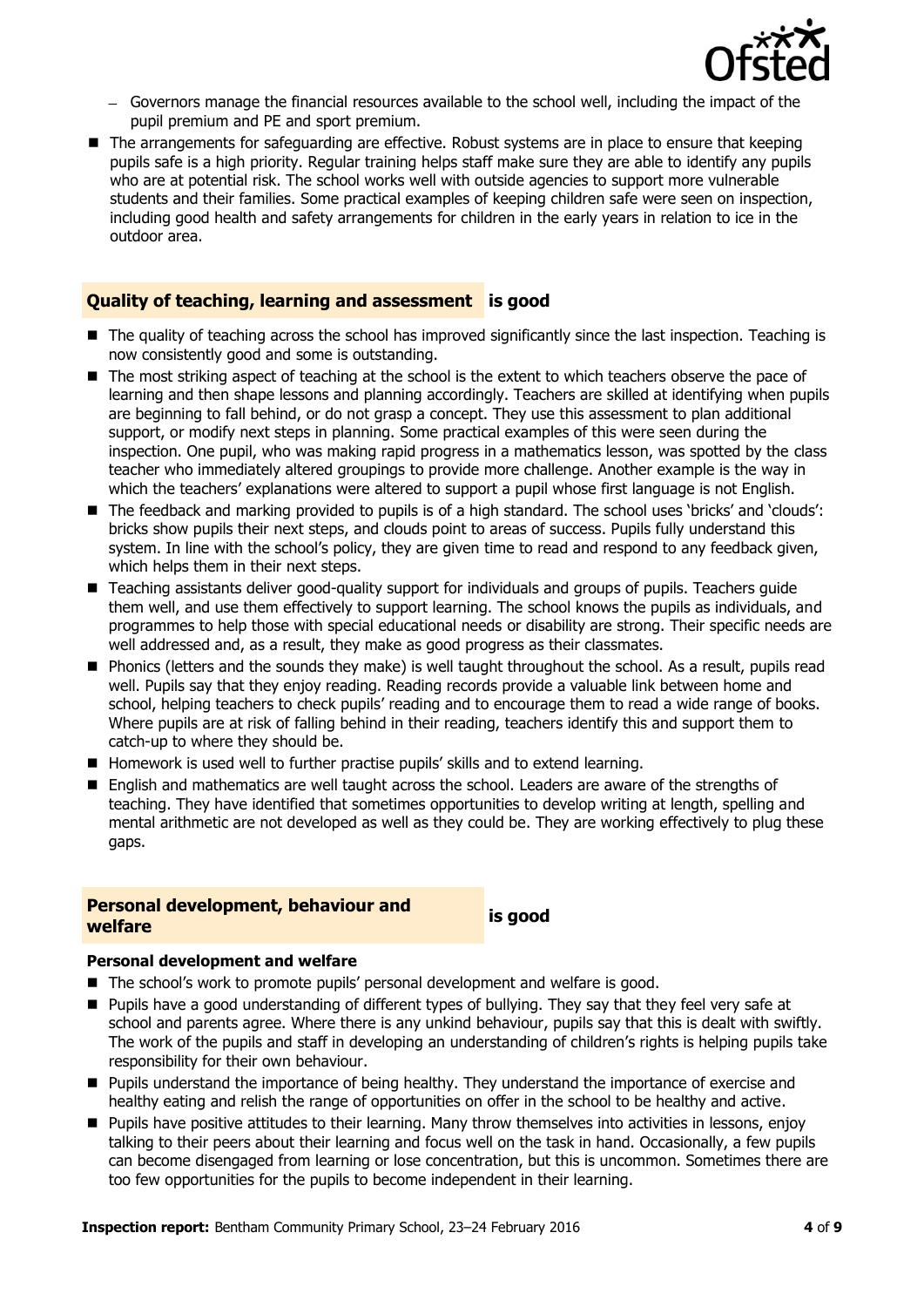

#### **Behaviour**

- $\blacksquare$  The behaviour of pupils is good.
- There are high standards of behaviour in school. Pupils' behaviour in the playground, in the dining hall and as they move around school is very good.
- **Pupils are polite and courteous to each other and to adults. They display good manners.**
- Pupils are very proud of their new school and treat it with respect. The school is well ordered and tidy. There are many displays of pupils' work and topics that are being studied.
- The school has worked hard to raise levels of attendance, which have increased recently. The rates of persistent absence are much lower than those found nationally. The school analyses any underlying causes and works with families effectively to help improve attendance.
- The majority of parents who responded to Parent View (Ofsted's online questionnaire for parents) confirmed that behaviour at school is good.

#### **Outcomes for pupils are good**

- The standards that pupils reach and the progress that they make have both improved since the last inspection. The proportion of Year 6 pupils that made expected progress from their starting points in reading, writing and mathematics in 2015 was higher than that found nationally. The proportion of pupils in the school making more than expected progress was less strong. Overall, the standards attained by the pupils by the time they leave Bentham are at least in line with, or above, national averages.
- Pupils currently in school are making good progress in Years 1 to 5 and outstanding progress in Year 6.
- **E** Leaders say that pupils make good progress in different subjects across the curriculum. Inspection evidence confirms this, especially in geography, science and music.
- The school is quick to identify any pupils that need extra support or any that are falling behind. This individualist approach ensures that all groups of pupils make similarly good progress from their starting points.
- For example, the school provides additional support for pupils who have special educational needs or disability. Their progress is closely tracked, and additional programmes are put in place to help them make progress. All staff in school are aware of their needs and this helps them both academically and socially.
- As a result of the effective use of the pupil premium funding, disadvantaged pupils make as much progress from their starting points as their classmates, including in English and mathematics. There is still a gap as far as the standards they reach is concerned, but the gap between those that are disadvantaged and their classmates is narrowing well.
- The most-able pupils make good progress. Teachers provide work that is carefully planned to stretch their thinking and grapple with more complex concepts and problems. Their attitudes to learning are excellent, and this also supports their progress.
- The school provides well for those pupils that need to catch-up, for example those that start school other than in Reception class. Specifically, the school has provided well for the few students who speak English as an additional language.
- **Pupils are well prepared for the next stage in their education. They are used to working hard and** reflecting on their progress. The standards they reach are such that they will be able to begin secondary school ready for the challenges that await them.
- $\blacksquare$  School leaders are aware of the need to help pupils make even more progress in spelling and in mental arithmetic.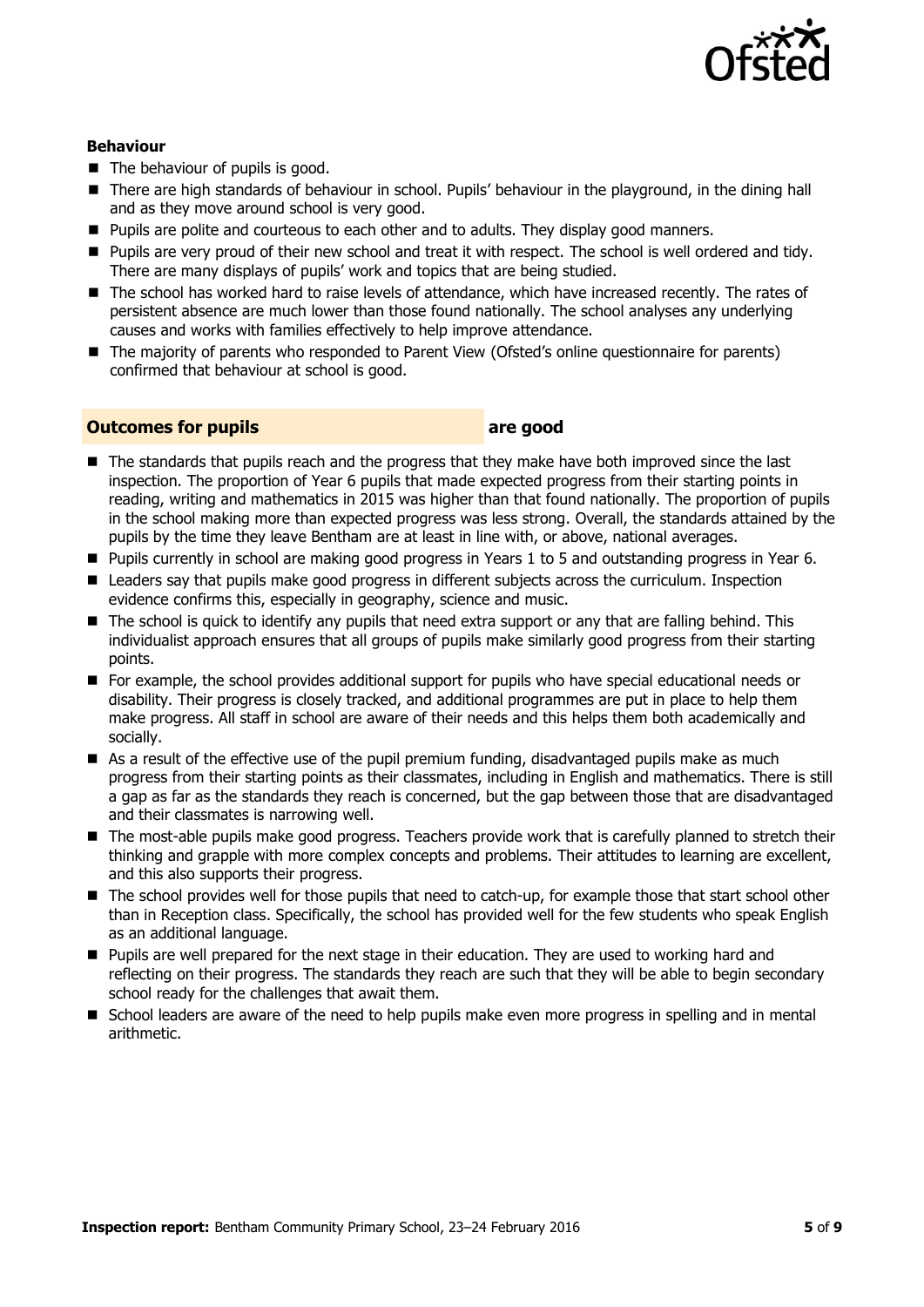

#### **Early years provision is outstanding**

- Children in the early years make outstanding progress. Assessment information is used exceptionally well to plan activities for individual children. As a result, children develop a deep curiosity and a love of learning, and are becoming more independent in their learning. The use of assessment information is stronger than that in Years 1–6, and it is this that pushes children on to make outstanding progress from their starting points.
- Children's skills on entry vary considerably from year to year, but are generally slightly below those typical for their age. From these starting points, they make rapid progress so that the vast majority are very well prepared for Year 1. The proportion of children who reach a good level of development across the areas of learning is higher than average.
- **E** Leadership of the early years is very strong. An extremely flexible approach to the curriculum, and a constant questioning as to how things can be further improved characterise the leadership of this area.
- **E** Children behave well and cooperate superbly with each other. They know how to take turns, they listen well to each other, and they focus well on the task in hand. They clearly love their learning.
- Teachers and other adults plan very imaginative activities which help the children develop both socially and academically. The outdoor space is used well by the children. There are exciting opportunities for children to develop their understanding of numbers, and to begin to develop writing skills. Opportunities to develop imagination, physical skills and to play together are rich in this early years setting.
- Arrangements to ensure that children are safe and that their needs are met are robust. As a result, children feel happy and safe and this helps them thrive.
- Parents are encouraged to contribute to their children's learning journals. These are helpful and highquality documents which celebrate children's successes, help parents and school work closely together, and point towards next steps for the children.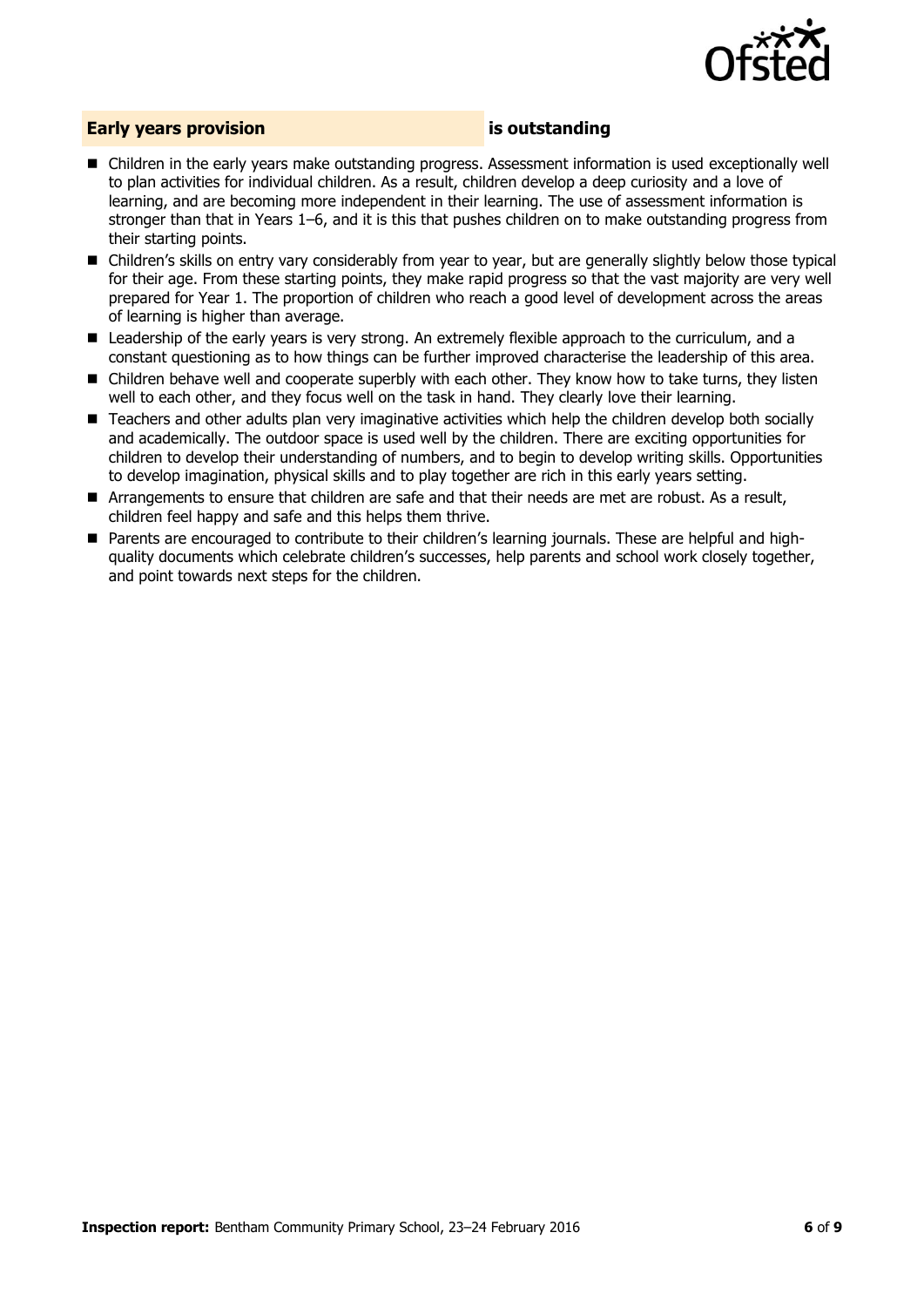

## **School details**

| Unique reference number  | 121380          |
|--------------------------|-----------------|
| <b>Local authority</b>   | North Yorkshire |
| <b>Inspection number</b> | 10002079        |

This inspection was carried out under section 5 of the Education Act 2005.

| <b>Type of school</b>                      | Primary                        |
|--------------------------------------------|--------------------------------|
| <b>School category</b>                     | Community                      |
| <b>Age range of pupils</b>                 | $3 - 11$                       |
| <b>Gender of pupils</b>                    | Mixed                          |
| <b>Number of pupils on the school roll</b> | 146                            |
| <b>Appropriate authority</b>               | The governing body             |
| <b>Chair</b>                               | Jill Donaldson                 |
| <b>Headteacher</b>                         | Catherine Boocock              |
| <b>Telephone number</b>                    | 01524 261412                   |
| Website                                    | http://benthamcpschool.org.uk/ |
| <b>Email address</b>                       | admin@bentham.n-yorks.sch.uk   |
| <b>Date of previous inspection</b>         | 10-11 October 2013             |

#### **Information about this school**

- **Bentham Community Primary School is a smaller than average-sized primary school.**
- The proportion of pupils from minority ethnic backgrounds and for whom English is an additional language is well below average.
- The proportion of pupils supported by the pupil premium is average. The pupil premium is additional government funding to give extra support to pupils known to be eligible for free school meals and those who are looked after by the local authority.
- The proportion of disabled pupils and those who have special educational needs is above average.
- The school meets the government's current floor standards, which sets the minimum expectations for pupils' attainment and progress in reading, writing and mathematics by Year 6.
- The school has received support from the Harrogate and Rural Teaching School Alliance, and a national leader of education from this alliance.
- Children in the Early Years Foundation Stage are admitted on a part-time basis in Nursery, and accommodated in a mixed Reception in Year 1 class. All other pupils are taught within mixed-age classes, except for class 5 which provides for Year 6 pupils only.
- Since the time of the last inspection an assistant headteacher has been appointed as an additional member of the senior leadership team.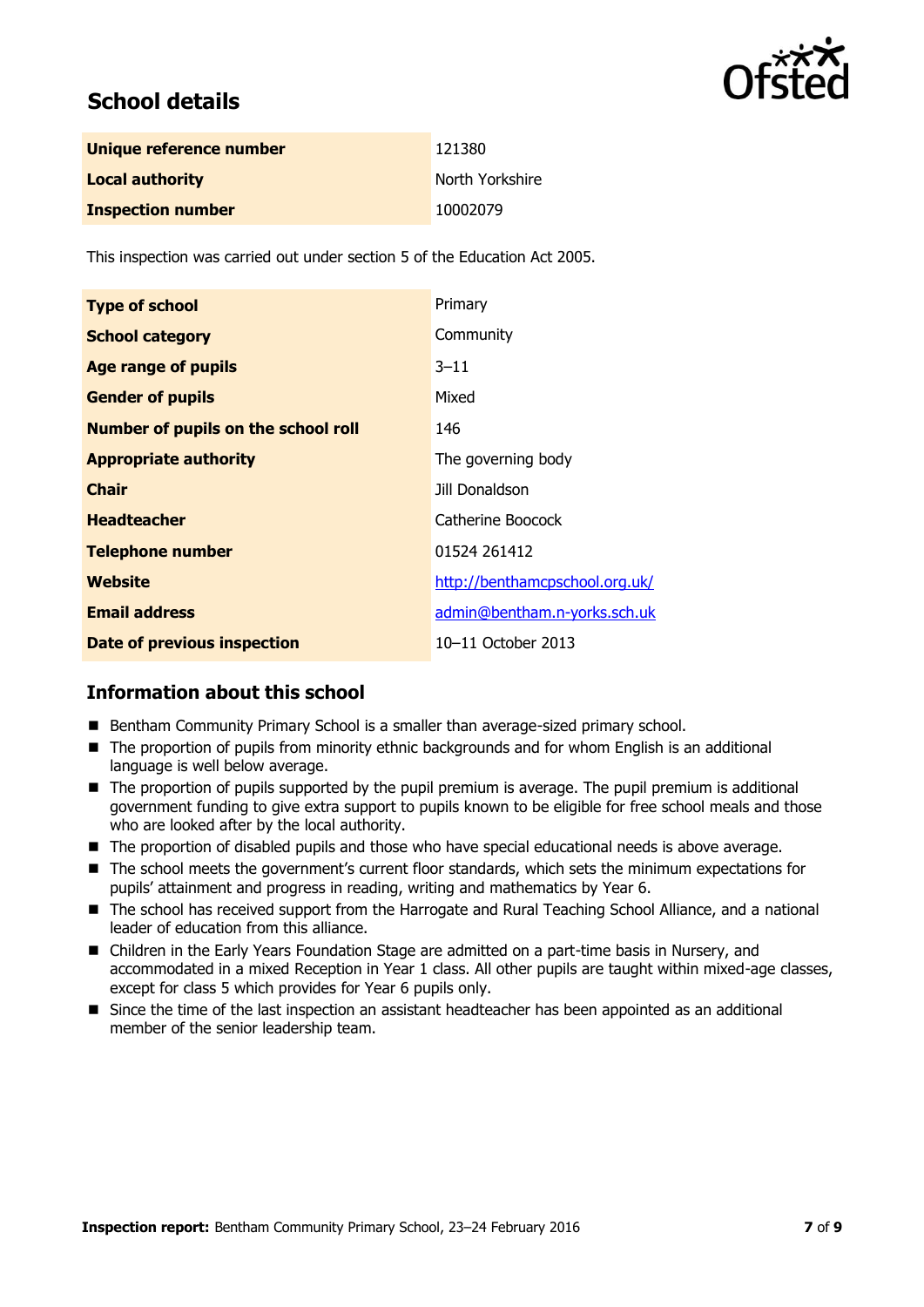

### **Information about this inspection**

- The inspector observed teaching and learning in lessons and groups of pupils working, and observed pupils at break time and when moving around the school. He talked to pupils in lessons and looked at work in their books. He talked to groups of pupils about life in school, the behaviour of pupils and the quality of teaching.
- The inspector conducted joint observations of learning with the headteacher and assistant headteacher and discussed findings with them.
- The inspector held meetings with members of the governing body and individual members of the teaching staff, including middle and senior leaders. He also spoke to colleagues from the local authority and Harrogate and Rural Teaching School Alliance about the support they have given the school.
- The inspector looked at the 40 responses to Parent View and considered pupils' responses to the pupil questionnaire.
- The inspector observed the overall work of the school and looked at a number of documents, including information about pupils' current progress. He also studied documents relating to safeguarding, governance, behaviour and attendance.
- The inspector also looked at a range of other evidence, including displays, the school website and evidence representing the school's wider achievements beyond the classroom.

#### **Inspection team**

Dr Michael Wardle, Lead inspector **Dr Michael Wardle, Lead inspector**